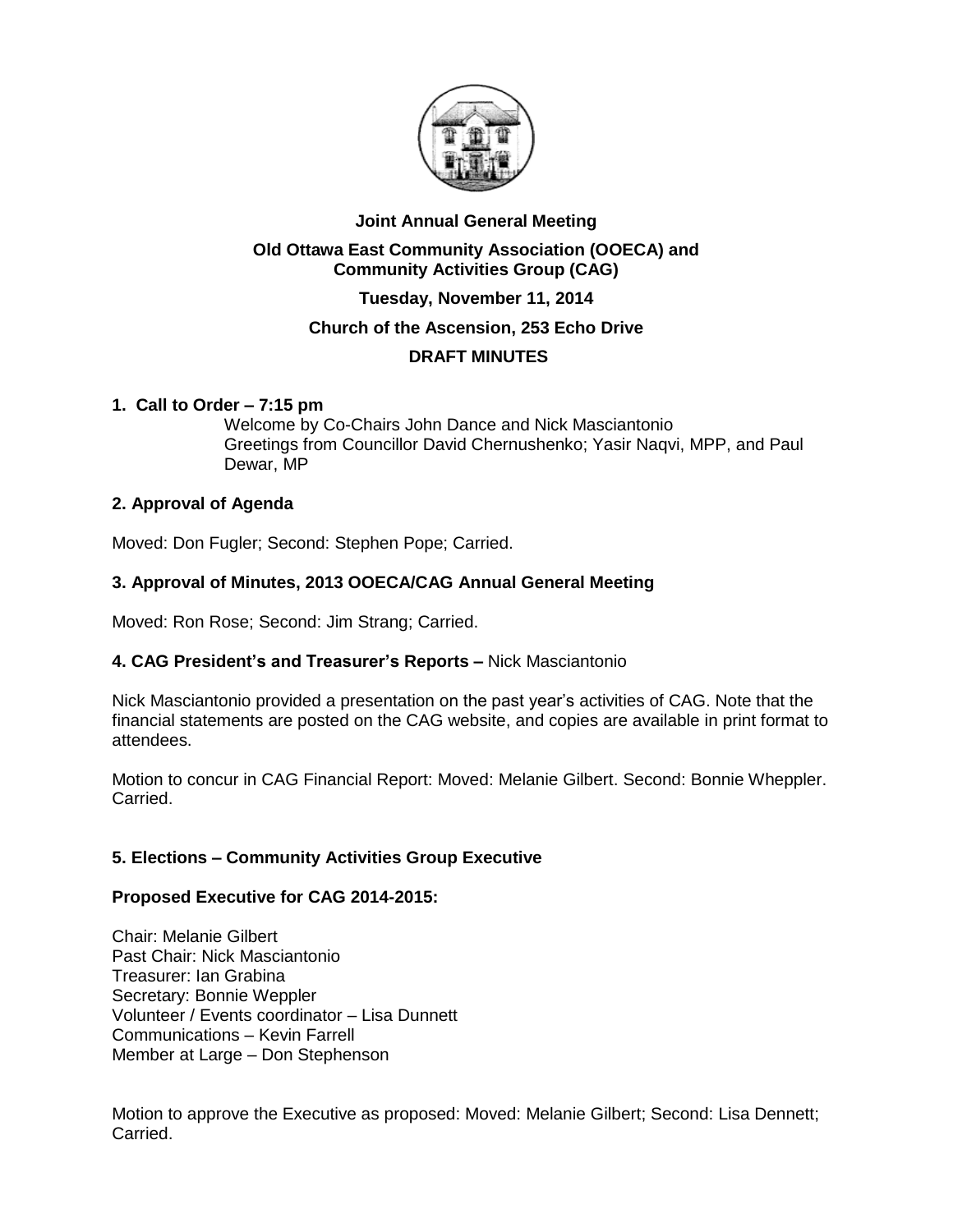# **6. OOECA President's and Treasurer's Report –** John Dance

Motion to concur in treasurer's report: No objections, and so deemed concurred.

### **7. Interim Elections – OOECA Board**

#### **Continuing Board Members:**

President: John Dance Past President: Nick Masciantonio Vice President and Community Safety: Jaime Girard Secretary: Caroline Hyslop Treasurer: Don Fugler Planning: Stephen Pope Communications: Catherine Pacella Lees Apartments rep: Bill Baldwin Membership Coordinator: Suzanne Johnston Federation of Citizens' Association rep: Jim Strang CCC: Devin O'Grady Ian McRae – SLOE rep Transportation: Ron Rose Member at Large: Phyllis Odenbach Sutton Member at Large: Jill Wherrett

# **New Board Members:**

Syed (Joe) Zaffar – Member at Large Katherine Simonds – Member at Large

Motion to approve board as proposed: Moved: Stephen Pope; Second: Don Fugler; Carried.

### **8. Sustainable Living Ottawa East Report –** Rebecca Aird

#### **9.** *Mainstreeter* **Update –** Joe Paraskevas

#### **10. Open Forum**

Chris Osler moderated the question and answer forum. A number of issues were raised. See Appendix 6.

#### **11. Adjournment**

Motion to adjourn at 8:47 PM. Moved: Don Fugler Second: Phyllis Odenbach Sutton. Carried.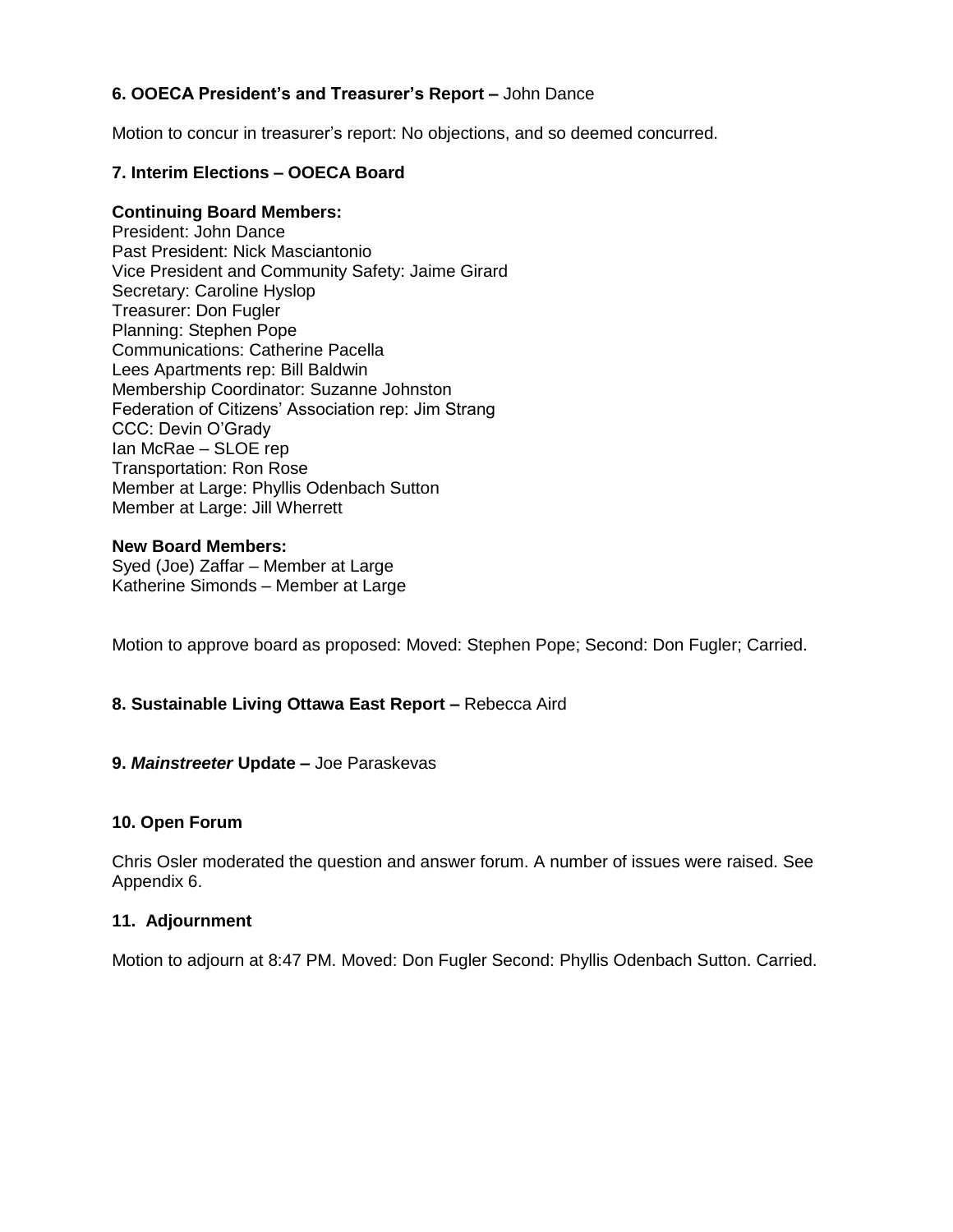# **APPENDIX 1 – COMMUNITY ACTIVITIES GROUP PRESIDENT'S REPORT**



# **APPENDIX 2 – COMMUNITY ACTIVITIES GROUP FINANCIAL REPORT**

M CAG 2013-14 FYE Balance Sheet Summary.pdf

班

CAG Profit & Loss Report FYE 2013-14 for AGM.pdf

# **APPENDIX 3 – OLD OTTAWA EAST COMMUNITY ASSOCIATION CHAIR'S REPORT**



OECA Chairs Report - AGM 2014.pdf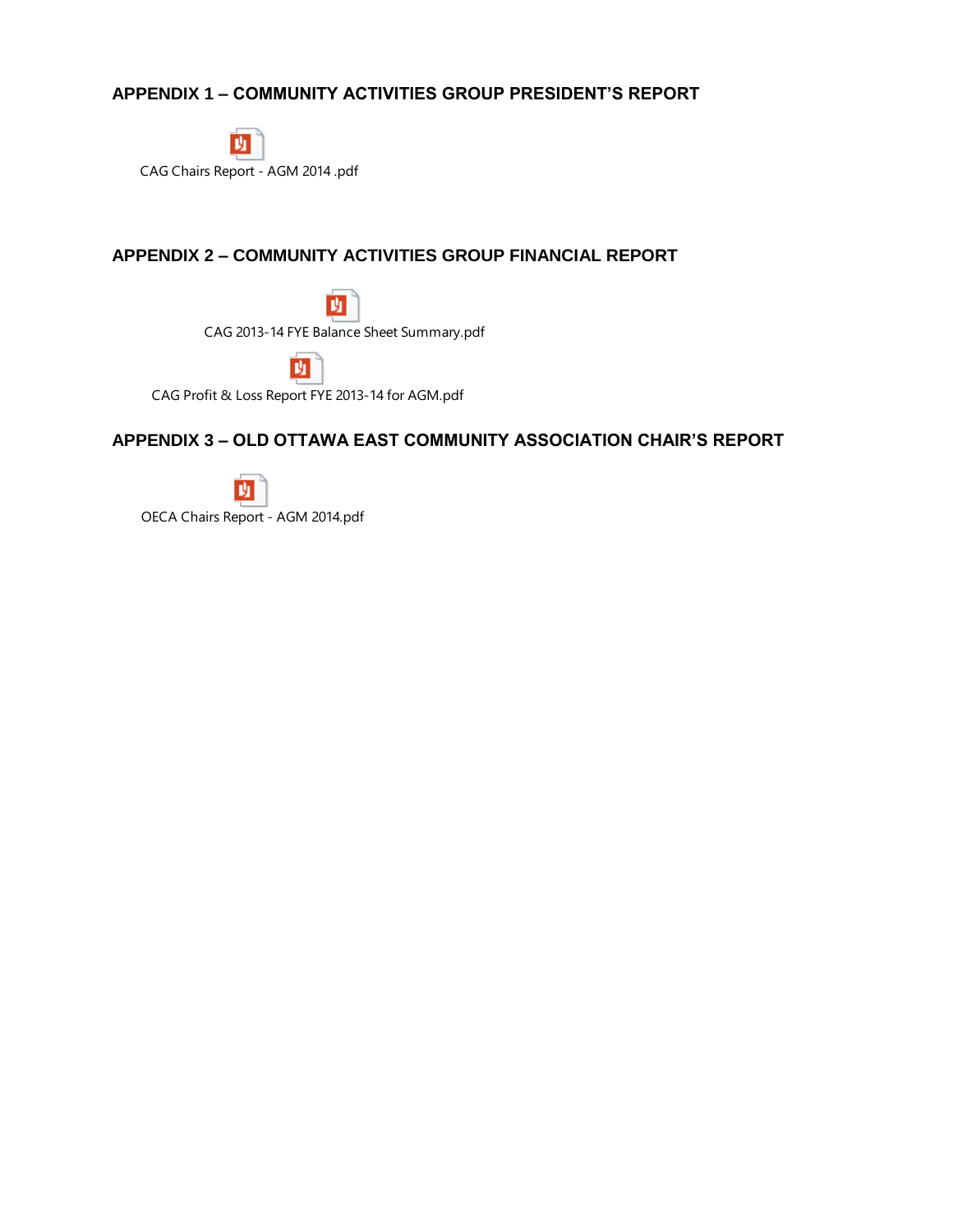#### **APPENDIX 4 – OLD OTTAWA EAST COMMUNITY ASSOCIATION FINANCIAL REPORT**

#### **OLD OTTAWA EAST COMMUNITY ASSOCIATION TREASURER'S REPORT**  11 NOVEMBER 2014

This is the Treasurer's report for the OOECA presented at the Annual General Meeting, 11 November 2014. All OOECA banking takes place at the TD-Canada Trust branch at Pretoria Bridge. There were four sub-accounts included in the OOECA account, where the OOECA takes care of banking for subgroups or committees within the Association. Figures are valid as of 14 October 2014.

*A) The Ottawa East Community Garden at Saint Paul* started this fiscal year with a balance of \$268.71 and ended with a balance of \$43.68. Their revenue was derived from membership fees and a grant from Just Food. Expenses included materials for more garden plots, loads of soil, and general supplies.

*B) The Lees Avenue Community Garden* started the year with \$1446.27 in their account and ended with a balance of \$1156.78. Their income was from grants from Just Foods and memberships. Their expenses included the construction of more garden boxes.

*C) Citizens for Healthy Communities (CHC)* is a multi-community group which coordinated resistance to the Alta Vista Parkway. There was no movement in this account during the past year. The residual amount for the CHC is \$35.27.

#### *D) Old Ottawa East Community Association – 2013/14*

For the OOECA, there was an income of \$2127.40 from the sale of OOECA memberships. The Main Event made a net profit this year of \$764.00. The OOECA ran a naming contest for the Oblate lands for the Regional group. The expenses for that campaign were \$742.05 for advertising and copying, and Regional reimbursed the Association that amount, plus paid OOECA \$5,000.00 for running the contest. The SLOE Forum on the Oblate lands development had \$500 in support from OOECA. Another major expense, which will be ongoing, was the cost of the directors' liability insurance to protect the association board members against claims. The association paid for a one-time delivery of the Mainstreeter to the Lees Avenue apartments, which cost \$550.00. The other major OOECA expenses were the costs of web hosting and other internet expenses, rental costs and food for various events, and photocopying and supplies for event publicity and the membership drive. The OOECA started with a total of \$12,459.18 in October 2013 and ended in October 2014 with a balance of \$17,583.51. The money collected from the sale of memberships covered the day-to-day expenses of the OOECA (rentals, supplies, and web costs). See the table.

| <b>Item</b>                                          | Income $(\$)$ | <b>Expenses</b> (\$) | Totals (\$) |
|------------------------------------------------------|---------------|----------------------|-------------|
| OOECA account October 2013                           |               |                      | 12,459.18   |
| Memberships sold                                     | 2,127.40      |                      |             |
| CDs sold                                             | 10.00         |                      |             |
| Repayment of meeting expenses by others              | 267.09        |                      |             |
| Room rentals/meeting supplies                        |               | 552.85               |             |
| <b>Bank</b> charges                                  |               | 2.20                 |             |
| Web expenses                                         |               | 302.22               |             |
| FCA membership                                       |               | 30.00                |             |
| Main Event revenue                                   | 1,164.00      |                      |             |
| Main Event expenses                                  |               | 400.00               |             |
| Photocopying and supplies                            |               | 401.09               |             |
| Regional naming contest expenses                     |               | 742.05               |             |
| Regional naming contest honorarium + expenses repaid | 5,742.05      |                      |             |
| Mainstreeter delivery costs                          |               | 550.00               |             |
| Incorporation expenses                               |               | 155.00               |             |
| Directors' insurance                                 |               | 550.80               |             |
| Support for expenses of SLOE Forum                   |               | 500.00               |             |
| Totals (as of 14 October 2014)                       | 9,310.54      | 4,186.21             |             |
| OOECA account 14 October 2014                        |               |                      | 17,583.51   |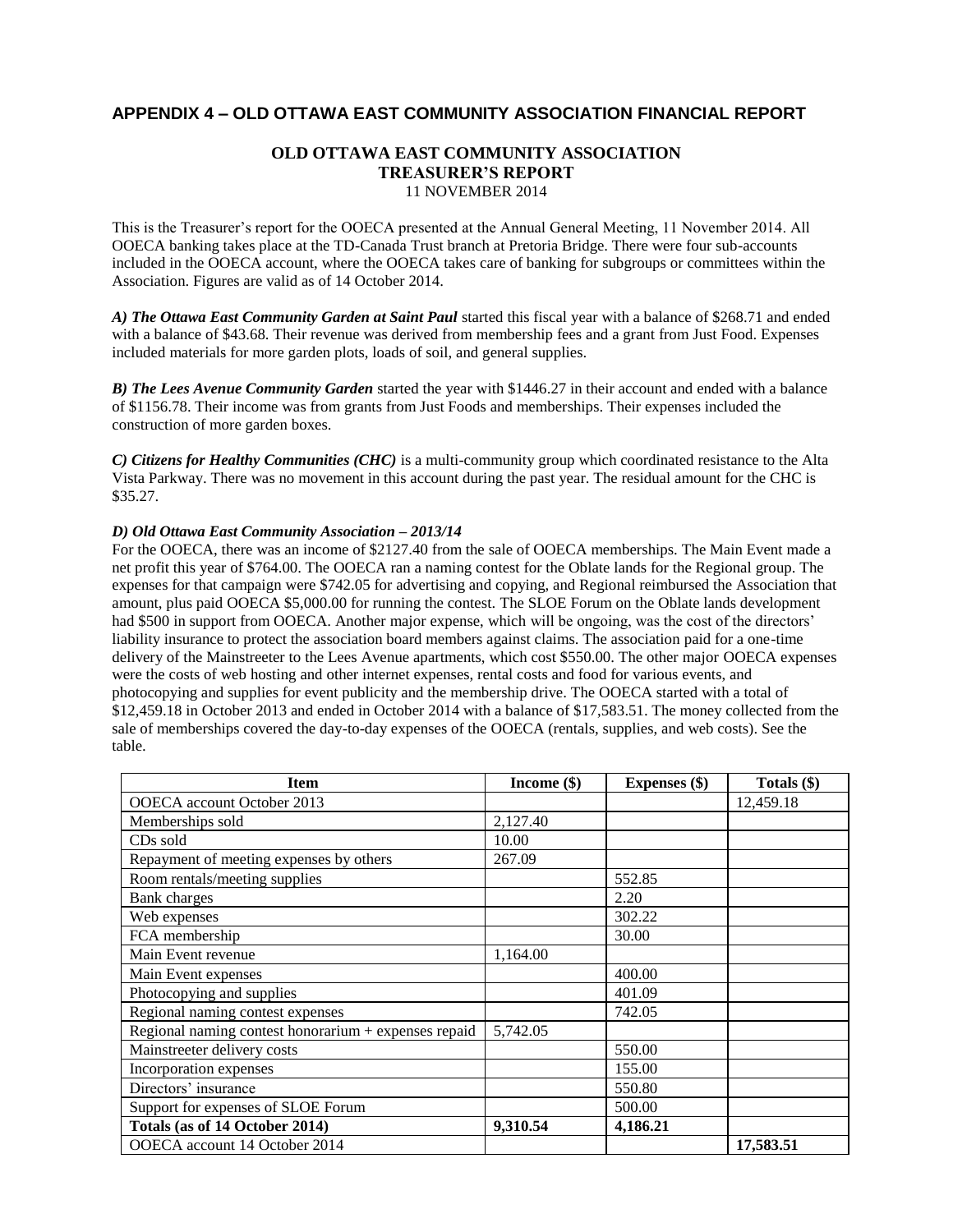### **APPENDIX 5 – SUSTAINABLE LIVING OTTAWA EAST REPORT**

#### **SUSTAINABLE LIVING OTTAWA EAST**

**Report to the Annual General Meeting of the**

**Old Ottawa East Community Association**

**November 11 2014**

#### **BACKGROUND**

SLOE is a committee of the OOECA, founded in 2007. SLOE works to establish projects and programs that contribute to community sustainability. We are a fairly loose knit committee, with different configurations of people coming together around specific opportunities.

SLOE played the founding role in several ongoing projects including the Main Farmers Market, the Children's Garden, the Ottawa East Community Garden at Saint Paul, and the Rideau River Nature Trail. The Lees Avenue Community Garden also became a SLOE project following its creation. Most projects involve collaborations with multiple partners. SLOE has also organized many other programs and events over the years. In addition, for the past two years, a major project that has preoccupied a core group of SLOE members has been research and collaboration building related to sustainable development of the Oblate lands.

Successful projects quickly develop their own identity and advisory group, and attract their own volunteers. But the projects remain part of the SLOE family and are linked back to the OECA through monthly reports from SLOE.

Following is a brief update on what has happened on key projects over the past year. For further information, please visit our website – [www.sustainablelivingottawaeast.ca.](http://www.sustainablelivingottawaeast.ca/)

#### **SUSTAINABLE DEVELOPMENT OF THE OBLATE LANDS (the Deep Green Project)**

This has been a major SLOE initiative over the past two years. This initiative builds on the excellent foundations laid by the OOECA through the CDP/Secondary Plan and the site demonstration plan for the Oblate lands. The project involves four theme areas:

- 1. Community amenities and connectivity
- 2. Stormwater management and shoreline restoration
- 3. Affordability and senior's housing
- 4. Energy sustainability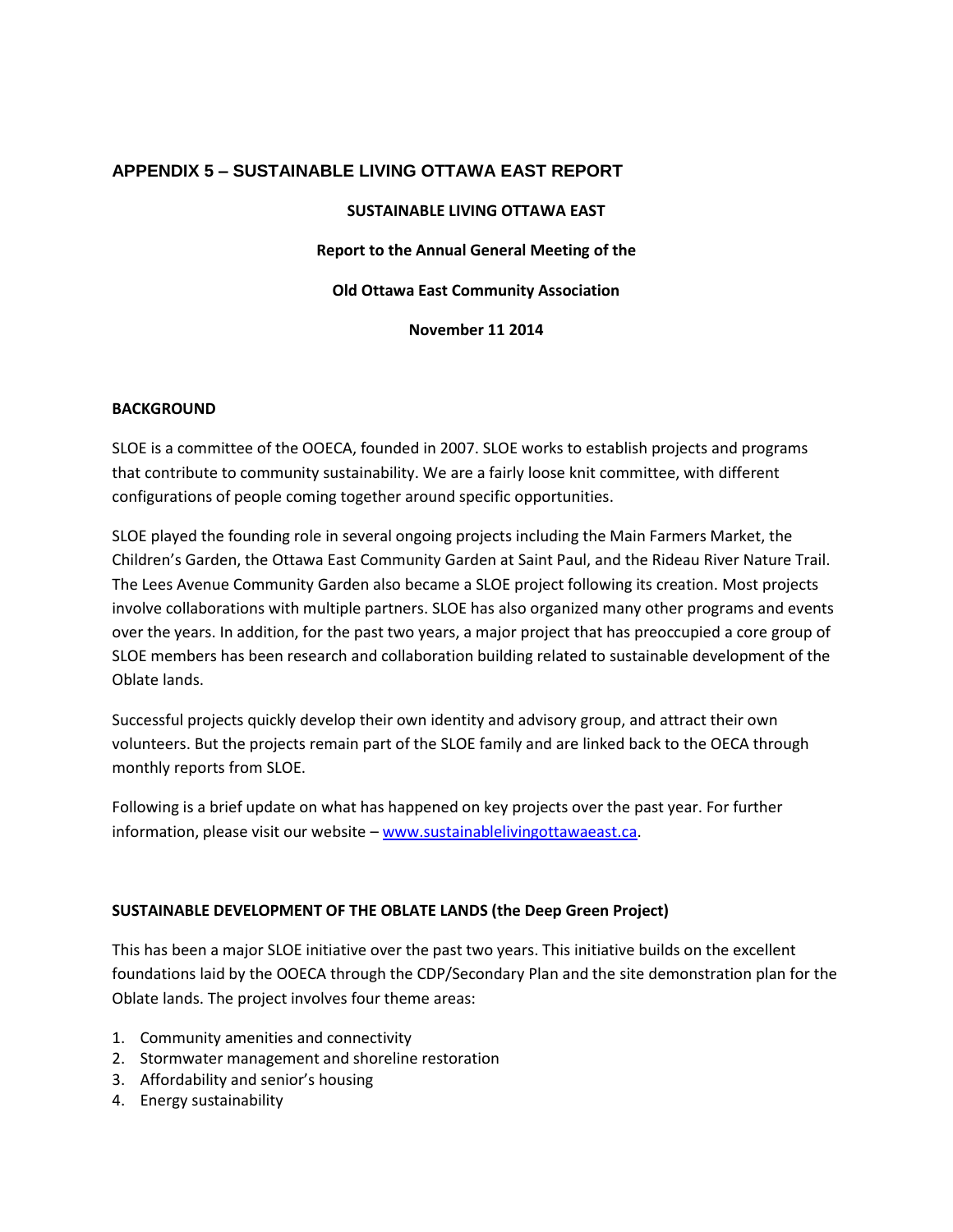SLOE's work has led to a unique and encouraging collaborative relationship with the developer (Regional Group) to further pursue options and opportunities in all of these areas. OOECA and SLOE representatives have participated in pre-application consultations at the City, and have met numerous times with senior Regional Group representatives and their consultants to discuss how to advance thinking in the various theme areas. As recent examples of the responsiveness of Regional Group to SLOE's input, they have committed to substantial assistance for purpose-build affordable housing, have hired one of the experts from our March 2014 forum to prepare a business case on district energy and other sustainable energy options, and have agreed to sponsor a workshop/charrette in January to explore low impact development options (green infrastructure for stormwater management).

Since September 2012, the Deep Green work has been supported by:

- A dedicated core group of seven SLOE volunteers (Martin Adelaar, Rebecca Aird, John Dance, Ian McRae, Michael Oster, Mary Trudeau, Steve Pope) and a rep from Sandy Hill Community Health Centre (Geri Blinick)
- Carleton University, through a community sustainability research initiative led by professor Patricia Ballamingie with funding from the federal Social Sciences and Humanities Research Council, which among other things has allowed us to engage two PhD candidates as primary research assistants (Gary Martin in the first year, and Magda Goemans since September 2013)
- Numerous Carleton staff members most notably Lisa Meyer (for the engineering and the video contributions) and Ben Gianni (whose studio class in architecture and urbanism produced a number of development design concepts taking into account SLOE's sustainability goals)
- Additional project advisors and student mentors including Michael Wiggin (district energy expert who mentored 2 engineering classes in their research on district energy), Aileen Larkin (instructional design consultant, who mentored multimedia students in the production of videos) and Sven Reimer (a sustainability management consultant who helped us through a strategic planning exercise)
- Sponsors of the March 2014 experts forum: Sandy Hill Community Health Centre, the Ottawa Community Loan Fund, CAG, the OOECA, Councillor Chernushenko and the two developers (Domicile and Regional Group)

One area that SLOE would like to continue to explore and develop with interested current and possible future OOE residents is the opportunity to shape approaches to innovative older adult housing and servicing, with an affordability dimension. The potential to influence is significant especially if SLOE can help to mobilize potential purchasers and investors, and innovative financing approaches. SLOE has already carried out some research on innovative financing options via a student in the Masters of Philanthropy program at Carleton, and is involved in further investigation via participation in a City-wide collaborative initiative on affordable housing.

### **UPDATE ON OTHER PROJECTS OVER THE PAST YEAR**

#### **Main Farmers Market**

The Market is separately incorporated, and therefore does not fall under the responsibility of the OECA. But through its statement of purpose it remains closely allied with SLOE. As far as we know, the MFM remains the only community-run farmers market in Ontario.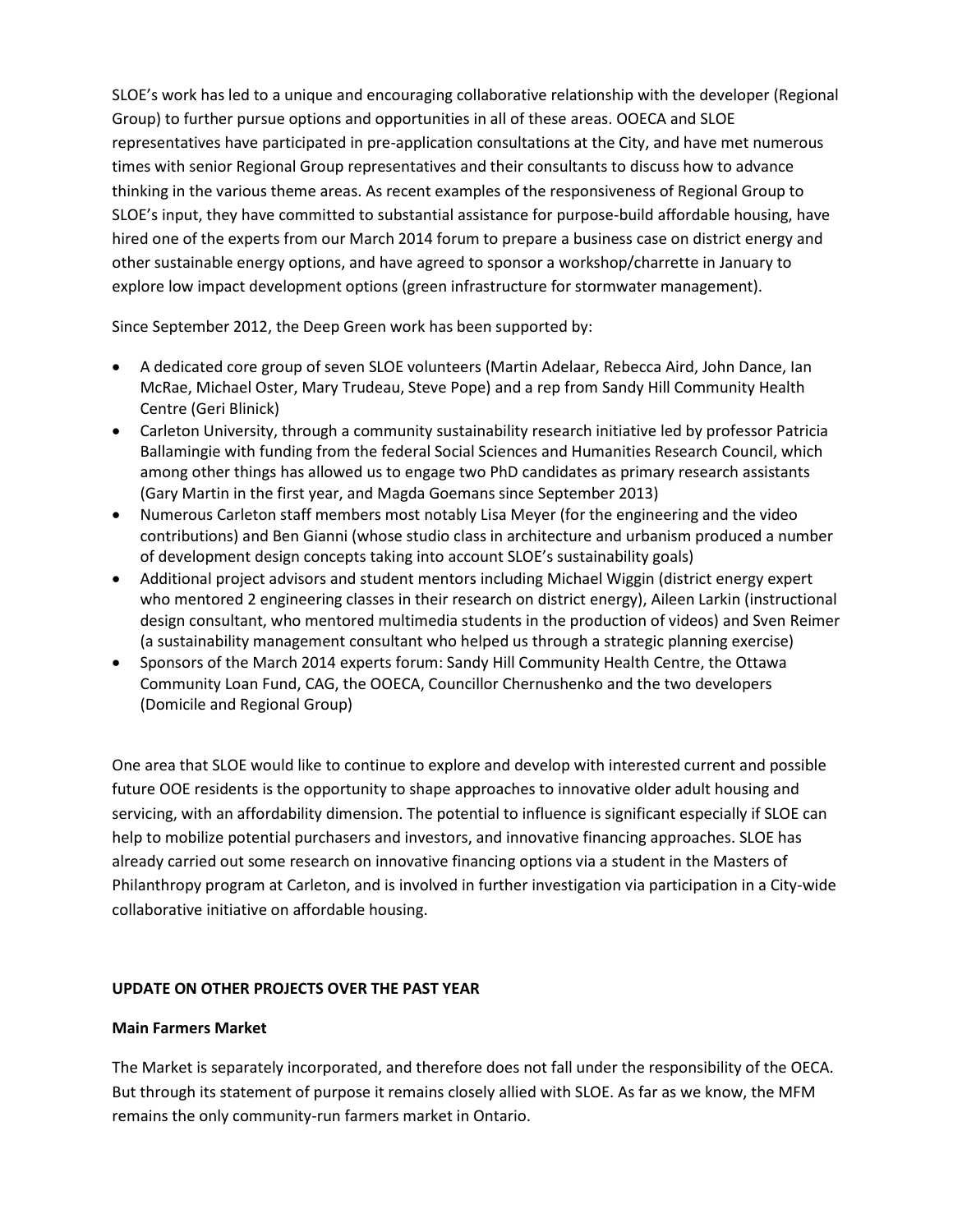This was  $7<sup>th</sup>$  full season for the Market, which is dedicated to local foods (all vendors, except for Warner's fruits, within 100 miles). This year, most vendors reported moderate sales, though many have noted some decline in recent years, probably partly because of the increase in numbers of farmers markets. This year we benefitted from a Canada Summer Jobs grant which allowed us to hire an assistant for the market manager, who also did some great work on communications and social media, and a grant from the City's Rural Association Partnership Program which allowed us to run some harvest festivals.

The big issue is where the Market will land for 2015 and 2016 while Main St is under construction. If we don't keep the Market going over those two years, we risk not being able to draw sufficient numbers of vendors back in 2017. Board members Sue Cavanaugh and Susan Young spent many hours exploring a wide range of options. Our only hot prospect at this point is the Museum of Nature. We're grateful to Saint Paul for confirming that the Market can return to its current location in 2017. But the anticipated eventual home of the Market is the Grand Allee and/or the Deschatelets forecourt.

Board: Rebecca Aird (Chair), Susan Young (Vice-Chair), Jamie Brougham (Secretary), Cynthia Dwyer (Treasurer), Sue Cavanaugh, Christine McIntyre, Christine Irvine, Dave Coyne

#### **The Children's Garden**

Most years, the Garden has had a seasonal coordinator paid via a Canada Summer Jobs grant often topped up with a contribution from the Main Farmers Market. We've had years where this has been a great success, and other years where it hasn't gelled. This year the advisory board agreed to see how things could work without a paid coordinator. It was worth trying, but revealed that the extent of work required is beyond the current level of volunteer support. At the same time, after another year of being the sustaining energy and key creative force in the Garden, Aamina Badran is anticipating a less intensive level of involvement next season Two other long standing advisory board members, Mike Shahin and Katie Breen, have shifted volunteer focus to other activities. Finally, as successful as the Garden has been, the advisory board recognizes that its potential to engage and inform a broader community of users is much greater than has been tapped.

Given all these factors, and after seven years of operation, steps are being taken to broaden the circle of engagement and renew the vision and for the Garden. A first visioning session has just been held. There is some good potential for expanded and new partnerships, and also for organizations to shape their own programs and activities in the Garden. If you can help engage local churches, community centres and other potential partner organizations, or would like to run your own activities in the garden or contribute in other ways, please get in touch.

Advisory board is: Aamina Badran, Sue McKee, Cynthia Ralickas, Rebecca Aird. In addition, Bia Salles is a key volunteer who does important spade work in the garden, shares her bounty of ecological knowledge in delightful ways and has created a beta version of a new website. Sophie Raymond provided great help running playgroup this season. And Pein Pein has served as diligent caretaker for the compost for several years running.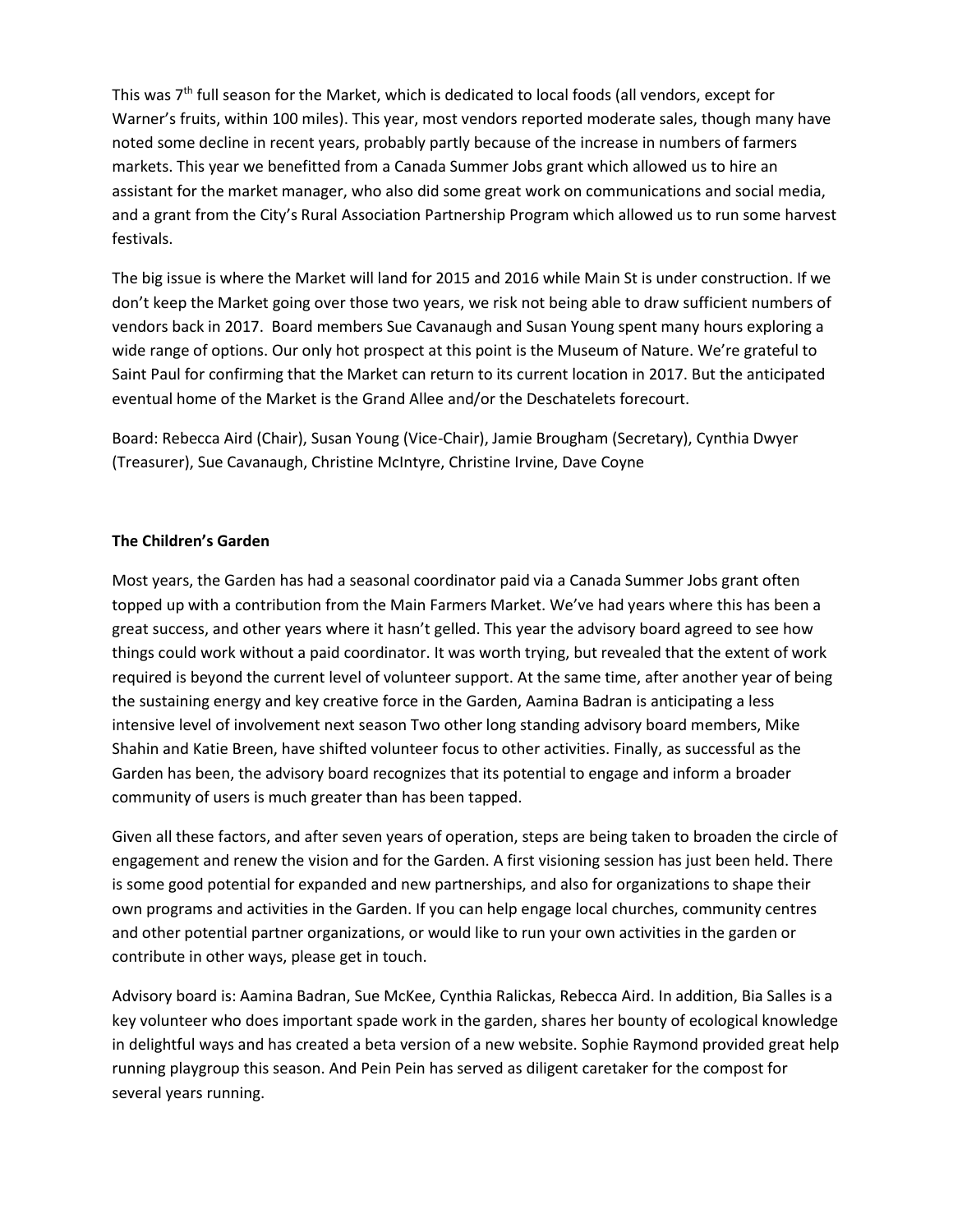#### **Ottawa East Community Garden**

In the late winter of 2014 the OECG received notice that the plots on the Oblate lands would no longer be available due to the sale of the land. Saint Paul University generously stepped in to offer additional land located adjacent to the original garden. A more formalize contract with the University is now being developed.

Margaret Vant Erve (OECG coordinator) and Linda Rankin report that this has been the best year yet for the Garden. The work done to expand and to better define the beds has made the gardens much more attractive. The addition of flowers in each of the plots also added much appeal. With the cooler summer and lots of rain, plus new soil, the crops were bountiful. And there were no significant problems with insects, ground hogs or theft. The University's Urban Café had its own plot in the Garden this year. The Garden also has an allotment run by garden volunteers and local students that is dedicated to growing fresh vegetables for the Centre Town Emergency Food Centre.

Next year the plan is to further enrich the garden surrounds. Also, due to lack of space and aesthetic considerations, Garden members are looking into the purchase of a shredder/chipper to create compost from the garden refuse to reapply back into the gardens, further enhancing the soil. This will be a costly purchase so will likely involve an application for funding.

### **Lees Community Garden**

Kristal Harding reports that it has also been a great summer for the LCG. Highlights include the 5 new raised beds built at the beginning of the season. Two boxes were planted for the table program at St. Luke's church on Somerset Street, which serves healthy meals. A water meter was purchased and installed this year to monitor how much water is being used. Water is generously supplied by the 170 Lees apartment building. A little more theft was experienced this year, but overall not too significant.

The last work day was held on October  $18<sup>th</sup>$  in combination with the AGM.

Garden members are interested in the possibility of using some CILP funding to replace the original benches, which have deteriorated to the point of not being useable. One has already been removed. The benches are more heavily used by community members other than gardeners. The Garden is also looking at replacing some trees on the site.

#### **Rideau River Nature Trail**

The purpose of SLOE's work along the shoreline is to enhance the ecological integrity of the shoreline, maintain the existing sense of tranquility, improve amenities, and provide better connectivity. Over the years, RRNT volunteers have help establish a more naturalized riparian buffer via extensive planting; done ongoing battle with invasive plant species; run the semi-annual clean-ups; conducted ecological and bio-inventory work; installed interpretive panels and other signage; worked for the installation of some other amenities including the dock at Clegg and the sitting boulders; influenced the design of the pathway through Springhurst to the transitway bridge; and engaged the community and a professional landscape architect in a pathway design for the Brantwood section.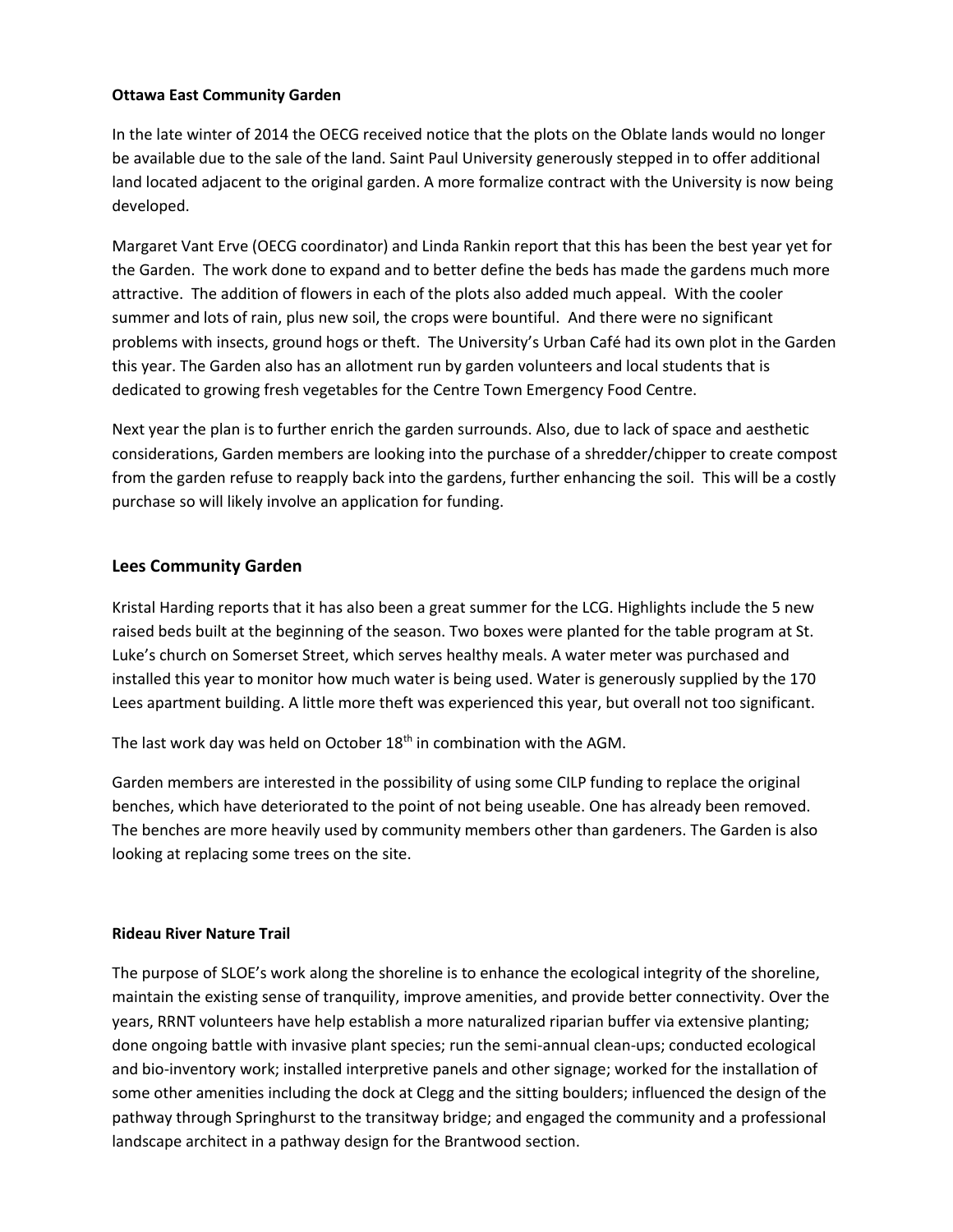This year, as they have for many years now, Ian McRae and Vicki and Barry Davis continued their dedicated stewardship of the shoreline, including extensive invasives removal. Carleton students contributed some labout via Carleton Serves. With respect to the signage, given deterioration of the original interpretive panels, SLOE is currently arranging for their replacement.

But the big news in 2014, and the focus of major efforts by Ian and others, has been the evolving plans for the Rideau River Western Pathway, a multi-use pathway (MUP) that will run the length of the shoreline in OOE and complete the connection from Sandy Hill through to Old Ottawa South. This improved connectivity is of course good news. The disappointing news, from SLOE's perspective, is that the City has not been receptive to various arguments presented against further hardening the shoreline with a paved path. SLOE's preference is for a stonedust path, which would accommodate accessibility and support cycling, while at the same time calming cycling speeds through this pedestrian-oriented and tranquil stretch of shoreline. On the other hand, SLOE and other OOECA members have exerted important influence over some aspects of the MUP, including the decision to pull it away from the shoreline onto the street in the Rideau Gardens section. The City is also giving consideration to SLOE's proposal to take a similar approach in Brantwood Park, using Onslow.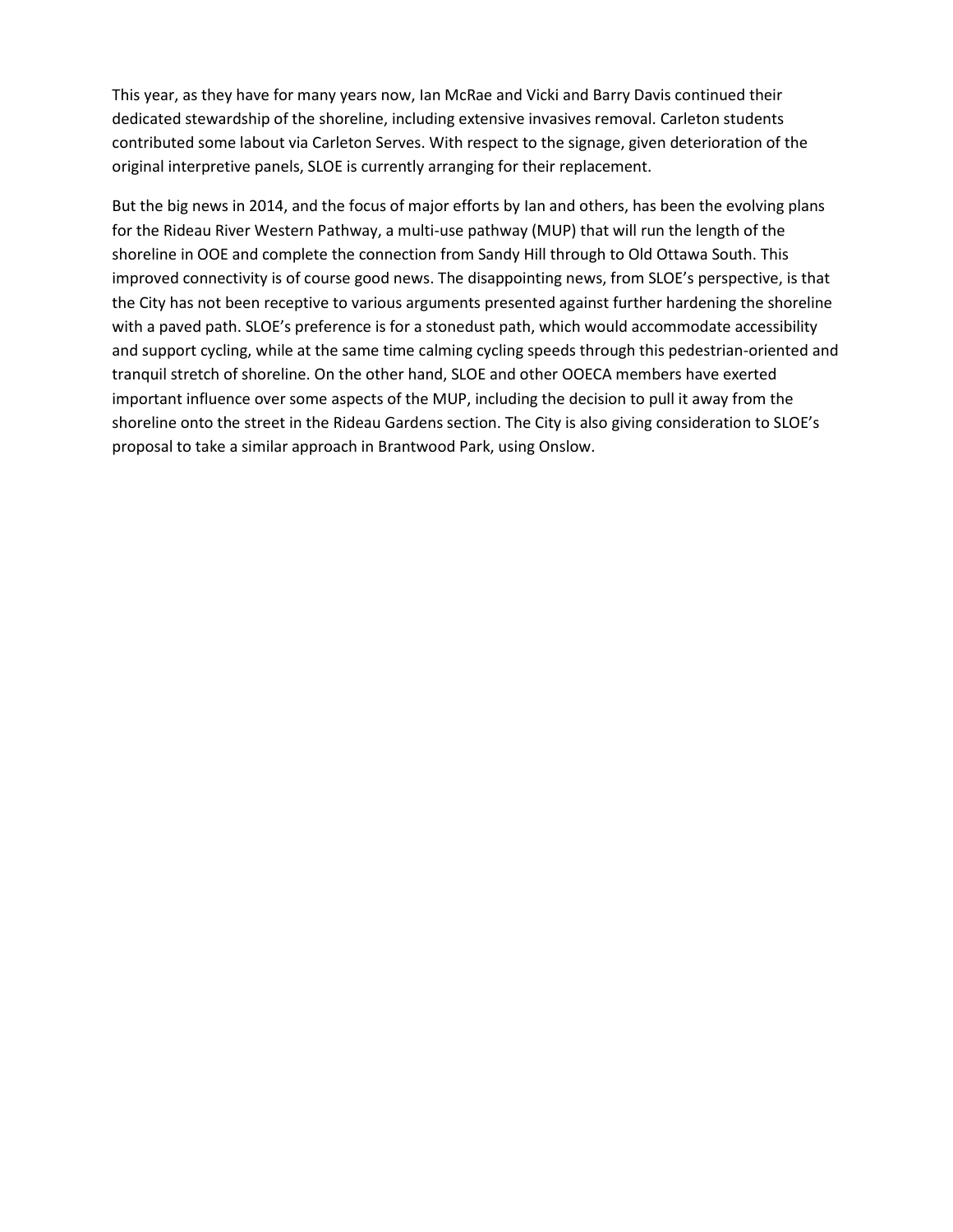# **APPENDIX 6 – OPEN FORUM NOTES**

Chris Osler moderated the question and answer forum. A number of issues were raised:

- Lees Avenue resident commented that he has experienced cracks in the foundation and in the walls due to the construction. What is the community association's position on potential damage to residential properties that might occur during the main street reconstruction, and the developments on Main Street.Stephen Pope commented that any construction in this area is being done over leda clay, and the shaking of the ground is an inevitable consequence. He does not know of any case-law in which a homeowner was compensated for this sort of damage.
- Ian Hayhow, Concord Street. 99 Greenfield and the Portuguese church do we know what is happening at 19 main street? Stephen Pope commented that 19 Main is being rented to the AIDS committee of Ottawa and a question is being raised as to whether the purpose is appropriate to this space and its zoning. At this stage we are not sure precisely what the use of this entity is or will be. The Portuguese church property has been purchased by Uniform Development but the developer is not currently pursuing a development on that property. The omd hearing for 99 Greenfield is scheduled for some time in January.
- A resident updated that the Mainstreeter that the aids community of Ottawa has been interviewed for the Mainstreeter and a story will be coming out in the next Mainstreeter.
- Plan from regional includes building a number of residences facing Brantwood Park. A concern was raised about potential parking problems. It was suggested that putting driveways along Clegg could be problematic in terms of maintaining suitable parking at Brantwood Park. Stephen Pope noted that it is true that parking issues may inconvenience people in this area.
- A follow-up comment it was raised that it may indeed be a reasonable use of the community association's energy to advocate for a widening of Clegg to better accommodate the parking. Stephen Pope commented that widening Clegg would not likely be helpful.
- Echo Drive and Colonel By Drive review? John dance noted that the NCC will be conducting a review of the traffic patterns and use along Colonel By Drive. The main point is that we want to be involved with the NCC to try and improve Colonel By particularly for the purposes of improving the experience for pedestrians and cyclists.
- A resident raised a concern about pedestrian safety. It was very treacherous for pedestrians around the Main and Lees, Evelyn area during the Lees construction. Concern is raised that there may be further problems with regard to pedestrian safety during the Main Street construction, when we expect traffic to be backed up and motorists to be frustrated and impatient. Ron Rose commented that the Association will be keeping pedestrian safety as a primary concern and area to work on going forward.
- One resident noticed that a number of developments are getting permission to build developments without parking. The concern is that street parking may be insufficient to accommodate all the parking that will inevitably be necessary to accommodate residents, visitors and retail customers. Stephen pope answered